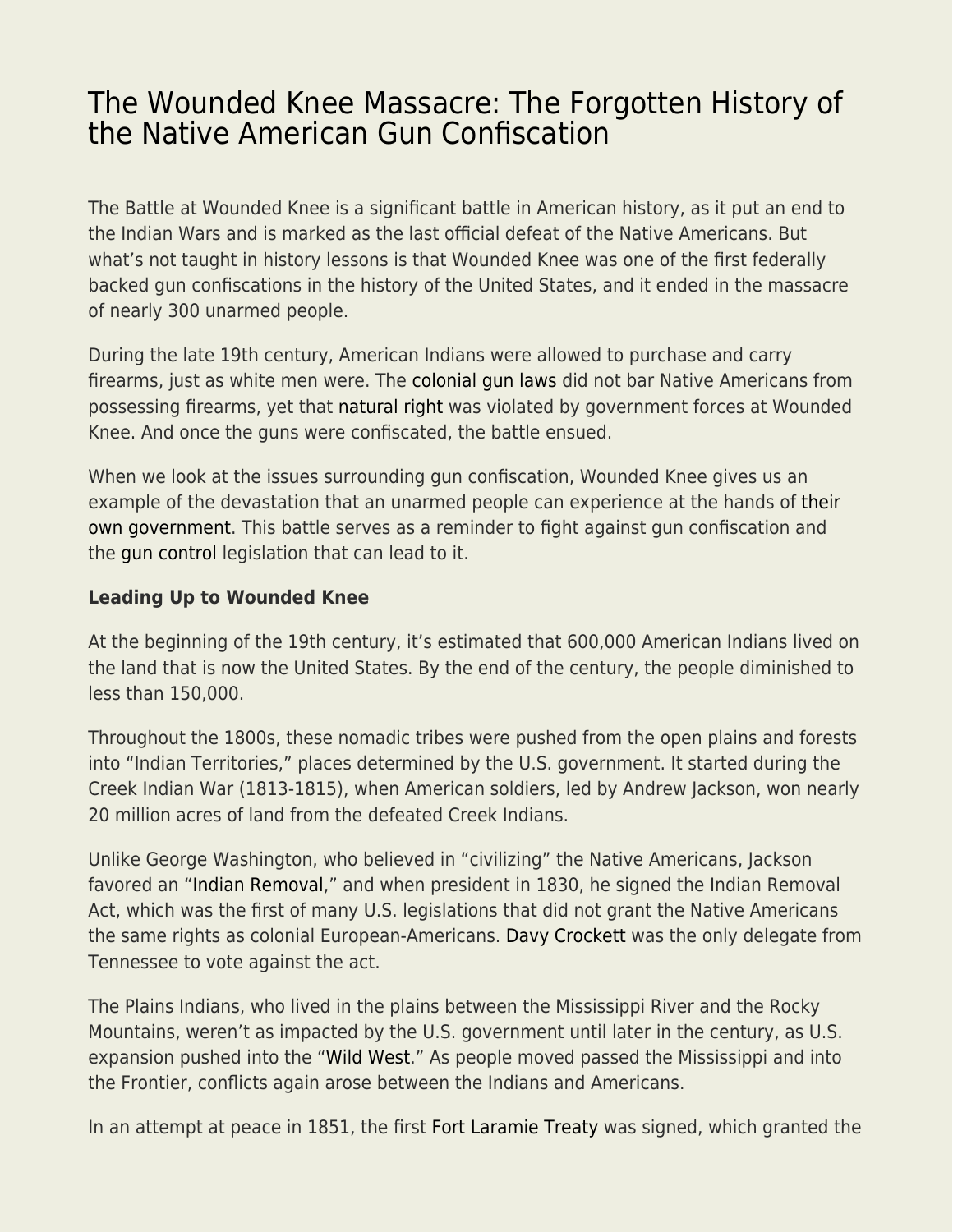Plain Indians about 150 million acres of land for their own use as the Great Sioux Reservation. Then, 13 years later, the size was greatly reduced to about 60 million acres in the [Fort Laramie Treaty of 1868,](https://www.archives.gov/education/lessons/sioux-treaty) which recreated the Great Sioux Reservation boundaries and proclaimed all of South Dakota west of the Missouri river, including the Black Hills, solely for the Sioux Nation.

As part of the treaty, no unauthorized non-Indian was to come into the reservation and the Sioux were allowed to hunt in unceded Indian territory beyond the reservation that stretched into North Dakota, Montana, Wyoming, Nebraska, and Colorado. If any non-Indian wanted to settle on this unceded land, they could only do it with the permission of the Sioux.

That was until 1874, [when gold was discovered in South Dakota's Black Hills](https://www.kellycodetectors.com/pages/the-black-hills-gold-rush/). The treaties that were signed between the Native Americans and the U.S. government were ignored as gold rushers invaded Indian Territory and issues arose, such as the [Battle of the Little](https://en.wikipedia.org/wiki/Battle_of_the_Little_Bighorn) [Bighorn.](https://en.wikipedia.org/wiki/Battle_of_the_Little_Bighorn)

As time went on, the American Indians continued to be pushed into smaller territories and their lives began to diminish. In 1889, the U.S. government issued the [Dawes Act](https://constitution.laws.com/dawes-act), which took the Black Hills from the Indians, broke up the Great Sioux Reservation into five separate reservations, and took nine million acres and opened it up for public purchase by non-Indians for homesteading and settlements.

The Native Americans were squeezed into these smaller territories and didn't have enough game to support them. The bison that had been a staple to their way of life were gone. Their ancestral lands that sustained them were no longer theirs. The resistance was over. They were no longer free people, living amongst themselves, but "Redskins" confined by the "white man" in reservations they had been forced to, many against their will.

With all of the Sioux Nation inhabiting less than nine million acres, divided up throughout South Dakota, the Indians were encouraged by the U.S. government to develop small farms. But they were faced with poor, arid soil and a bad growing season, which led to a severely limited food supply in the year following the Dawes Act. A miscalculation in the census complicated matters even more when the population on the reservation was undercounted, leading to less supplies sent from the U.S. government.

The situation was beyond bleak and the Sioux people were starving. That winter, an influenza epidemic broke out and caused a disproportionate number of Sioux children to die. And then in the summer of 1890, a drought hit, destroying yet another season of crops and the people of Lakota Pine Ridge Indian Reservation were in dire condition.

#### **The Ghost Dance**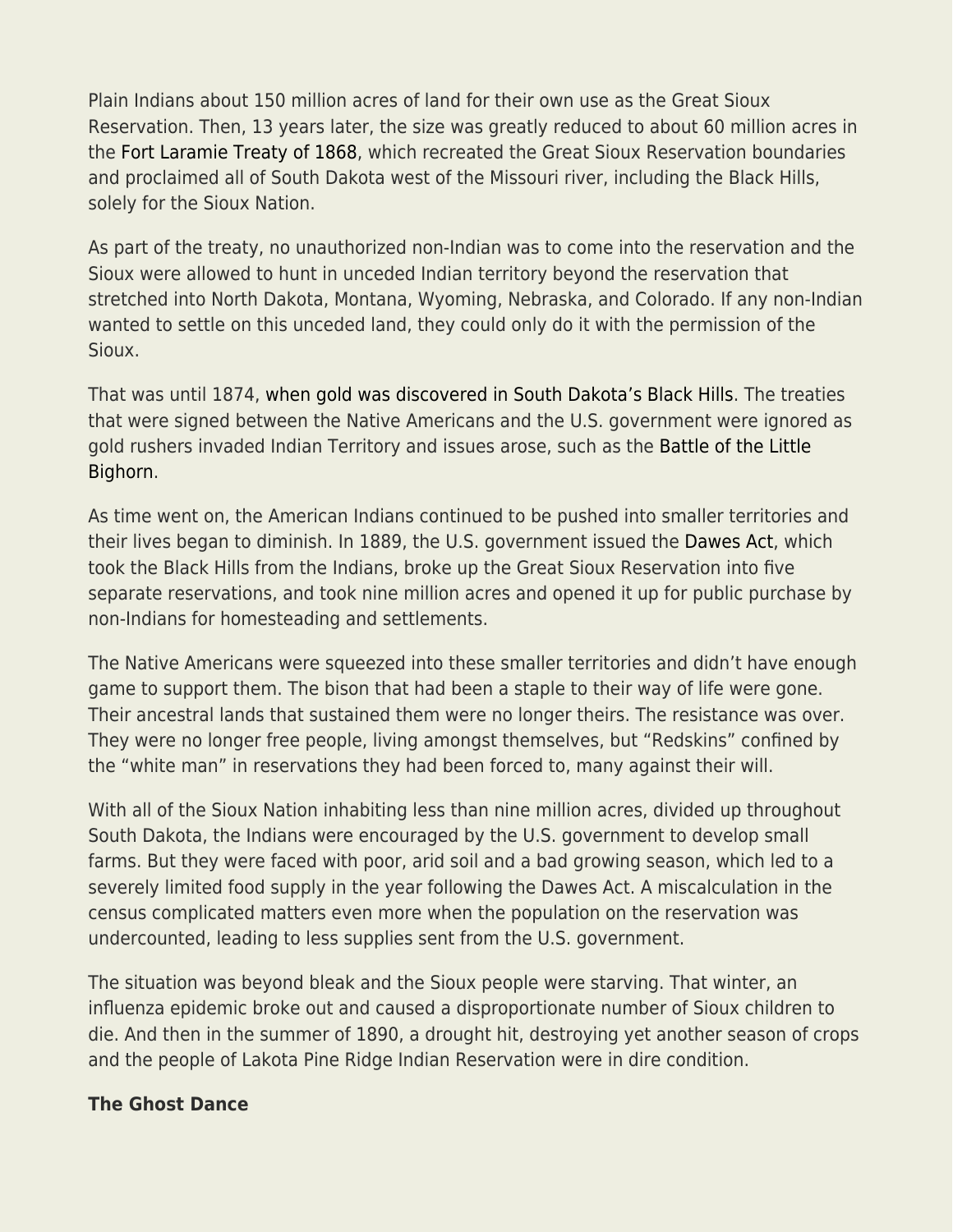Perhaps it was these desolate circumstances that led to the spread of what is known as the Ghost Dance. Based on a vision experienced by a Sioux religious leader, the Ghost Dance was a spiritual ritual that was supposed to call the coming messiah, who would be an American Indian. This messiah would force the white man off of Indian lands, return the bison to the plains, and resurrect both their deceased and the life the Native Americans had once enjoyed.

Although this was not a war dance, it was feared by those who believed the Indians were savages. One such man was Daniel Royer, who arrived as the new agent on the Pine Ridge Reservation in October of 1890. He believed it to be a war dance and requested troops from President Benjamin Harrison on November 15th of that same year. His telegram read: "Indians are dancing in the snow and are wild and crazy. We need protection and we need it now."

Harrison granted the request and part of the 7th Cavalry arrived on November 20th, with orders to arrest several Sioux leaders. Commander James Forsyth led the troops.

On December 15th, the 7th Cavalry attempted to arrest [Sitting Bull](https://www.history.com/topics/native-american-history/sitting-bull), the Sioux chief who annihilated Commander George Custer in the Battle of the Little Bighorn (he also toured with Buffalo Bill's Wild West Show and was a dear friend to [Annie Oakley](https://ammo.com/articles/annie-oakley-forgotten-history-most-iconic-woman-sharpshooter)), because he didn't attempt to stop the Ghost Dance amongst his people. During the incident, Sitting Bull was shot and killed.

The Lakota at Pine Ridge began to get nervous and the tribe's leader, Big Foot, practiced the Ghost Dance and had caught the attention of the federal agents. After hearing of Sitting Bull's death, he and his tribe fled to the Badlands.

They were pursued by the 7th Cavalry for five days. But Big Foot had come down with pneumonia and they were peacefully intercepted at Wounded Knee Creek on December 28th.

### **December 29, 1890: The Wounded Knee Massacre**

The next morning, Col. Forsyth demanded that the tribe [surrender their firearms.](https://ammo.com/articles/gun-grabbers-quotes) Rifles were being turned over without issue until some of the Sioux men started a Ghost Dance and began throwing dirt into the air, as was customary to the dance.

Tensions among the soldiers increased.

A few moments later, a Sioux man named Black Coyote refused to give up his rifle. It's been reported that the Indian was deaf, had recently purchased the rifle, and was most likely unaware of why the soldier was demanding it. Regardless, the two began to skuffle and the gun discharged.